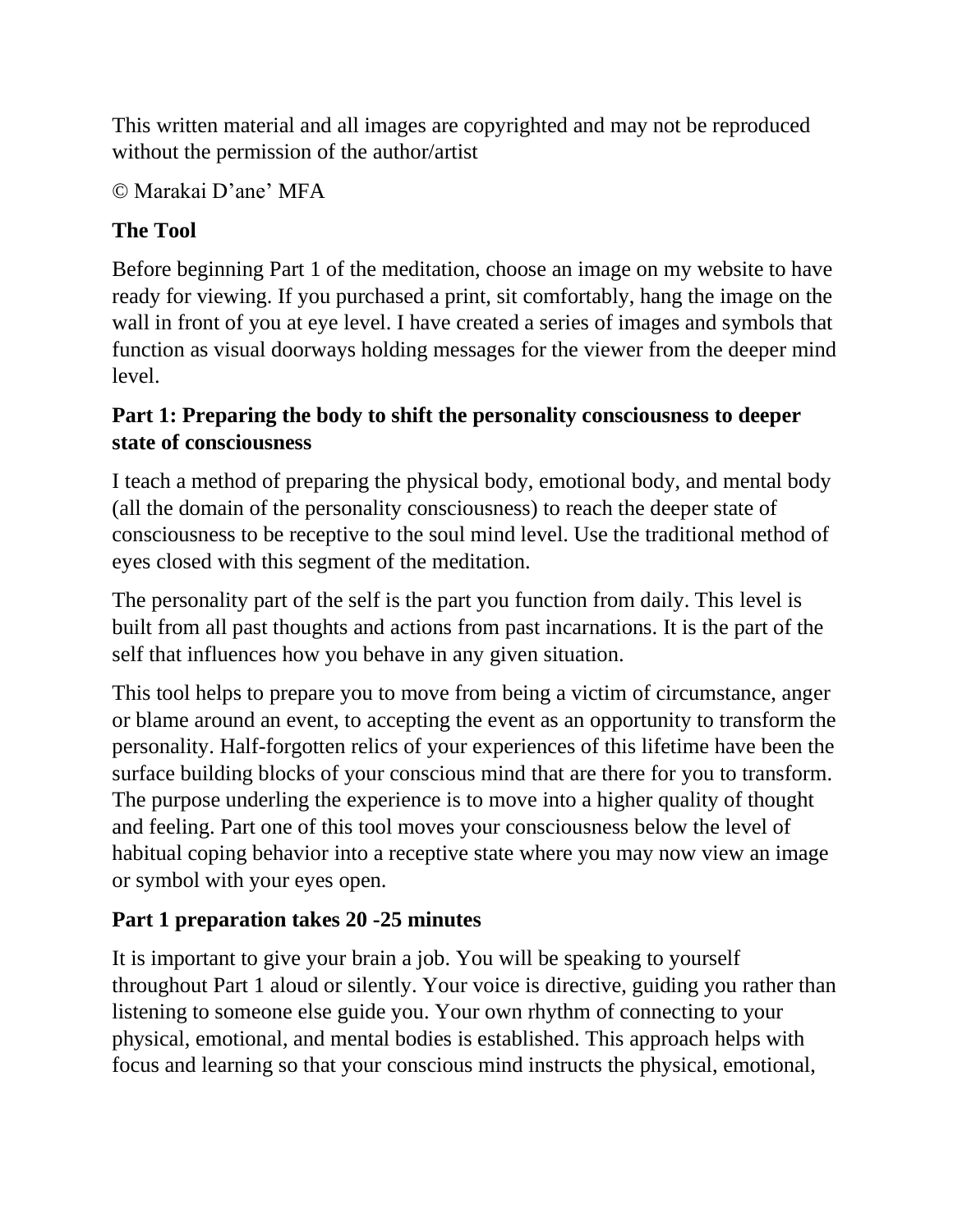and mental parts of you that are responsible for raising the quality of your thoughts and feelings as well as the well-being of your physical body.

#### **Physical body level**: 5 -10 minutes

- 1. The key phrase repeated throughout the physical level is "*physical body, relax, release all tension from all muscles, tendons and cells in the body*."
- 2. Repeat this phrase as many times as possible as you focus on parts of your body from your toes to your head. Toes, arches, heels, ankles, calves, front and sides of legs below knees, knees, upper legs: front, back sides, hips, tailbone, spine lower back, middle back upper back, shoulders, upper arms, forearms, wrists, hands, fingers, thumbs, front of body, heart muscle, chest, abdomen, neck, front and back, jaw, face and brain. Visualize the whole body again to release any secondary tensions. Visualize the whole body again to release any secondary tensions.
- 3. Now tell your physical body to be receptive to the soul infused healing light of your etheric body to remove the causation of any injuries to the physical body.

#### **Emotional body level**: 5 -10 minutes

- 1. The key phrase repeated out loud or silently throughout the emotional level is *"emotional body be calm."*
- 2. Repeat the phrase like a mantra while visualizing soft waves moving in and out from a calm blue ocean on a warm sandy beach. Watch the sparkles of light shift and change on the surface of the rhythmic movement.
- 3. Slowly move from the rhythm of the movement of the waves to the rhythm of your own breathing.
- 4. Now tell your receptive emotional body to allow the rhythm of your gentle heartbeat to flow pictures throughout your bloodstream from your ancestral body records that will remove any injuries to your emotional body and guide you through current events.

**Mental body level**: 5 -10 minutes Imagine a luminosity extending all around your head transforming the pattern world of your mental body into quiet receptive transparent light. Illumination is an alignment of the conscious mind to the subconscious mind. The conscious mind then becomes a student of the subconscious mind or soul mind.